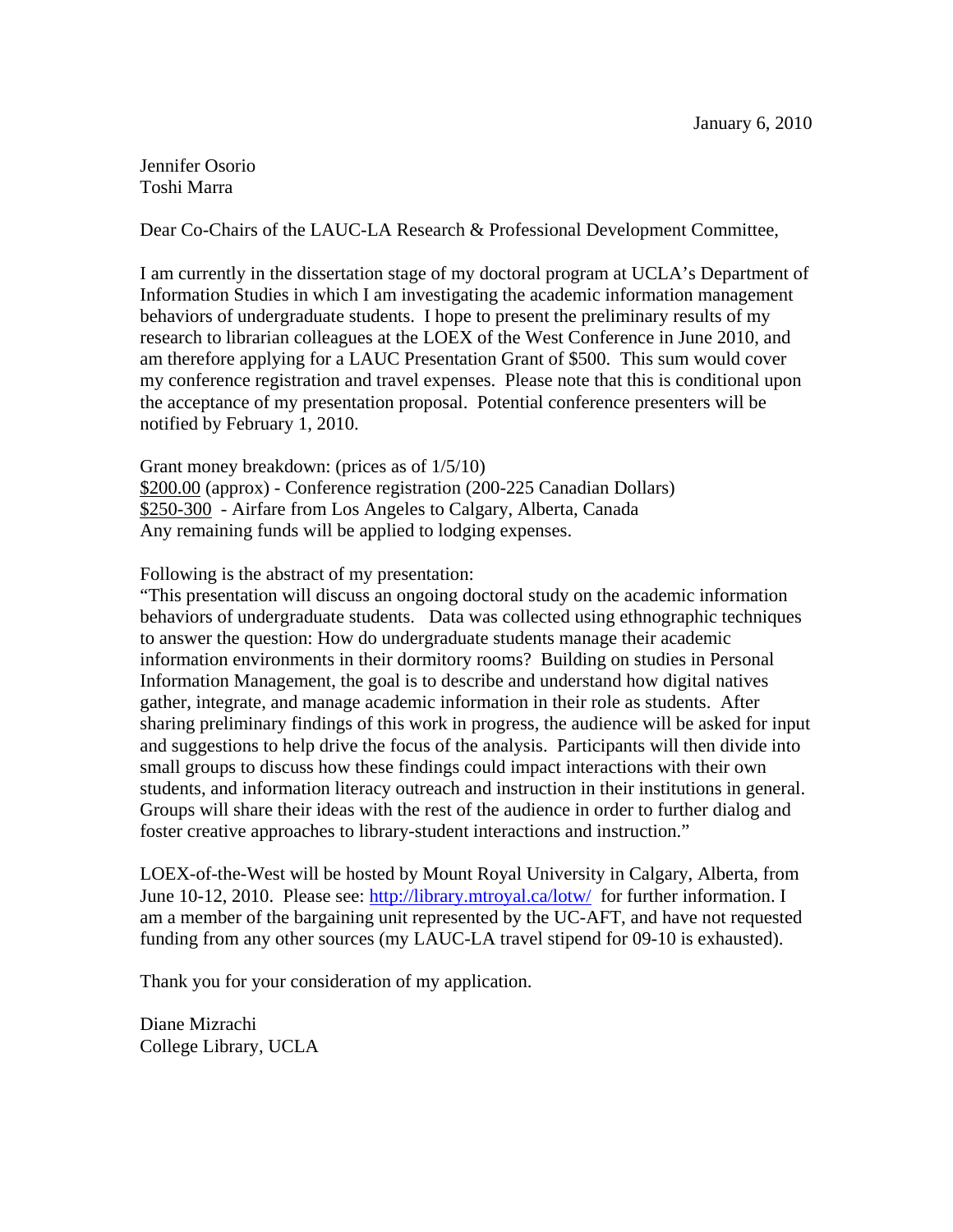RECEIVED MAR 0 5 2010

**Print Form** 

CHECKED MAR -8 2010

# **UCLA LIBRARY**

## Form #100-1-A: Request for Leave and Funding for **Business-Related or Learning/Development Travel and Activities**

#### This is the one form to be used to request and document approval of leave and funding.

For workers' compensation purposes, this form must be completed before attending any professional and/or business-related activity that is held off-campus. Examples include conferences, meetings, visits to book dealers, and similar work-related activities. Library Human Resources will retain original forms with all approvals and signatures for official recordkeeping purposes.

To request leave and funding, complete Sections A, B, C and D of this form and send to supervisor for signatures (Sections E and F). To request official leave WITHOUT funding, complete Form 100-1-B. If you will travel OUTSIDE California, you must register at http://www.uctrips-insurance.org/. A Travel ID card will display when your registration is complete. Submit a copy of the Travel insurance ID card with this request. The travel insurance ID card is required for reimbursement of travel expenses.

Before making any financial commitments, consult with your departmental travel preparer and review the Library Funding & Travel Policy <http://staff.library.ucla.edu/admin\_manual/100-1.doc>.

#### Section A - Details of Leave & Funding Request

| <b>Employee Name</b>        | Diane Mizrachi                                                                                                                                            |    |                                      |                   |  |
|-----------------------------|-----------------------------------------------------------------------------------------------------------------------------------------------------------|----|--------------------------------------|-------------------|--|
| <b>Library Unit</b>         | College                                                                                                                                                   |    | <b>Bldg/Room/Mailcode</b>            | Powell/220/145004 |  |
| <b>E-Mail Address</b>       | mizrachi@library.ucla.edu                                                                                                                                 |    | Phone                                | 825-6523          |  |
|                             | Type of Leave and/or Funding Requested<br><b>Business-Related Leave/Funding</b><br>Location - City / State / Country (REQUIRED): Calgary, Alberta, Canada |    | Learning & Development Leave/Funding |                   |  |
|                             | Official Leave From Date Jun 10, 2010<br>Time $1:00$                                                                                                      | AM | Through Date Jun 13, 2010            | Time 1:00<br>AM.  |  |
| <b>Vacation Begin Date:</b> | Do you also plan to take any <b>vacation</b> in conjunction with this travel? If YES, specify the dates below.                                            |    | <b>Vacation End Date:</b>            |                   |  |

o attend and (tentatively) present at the LOEX of the West Conference, hosted by Mount Royal University, Calgary, Alberta, Canada.

#### Section B - Estimate of Expenses

#### Employees must complete this section to estimate their travel expenses.

See University of California Policy and Regulations Regarding Travel: http://www.ucon.edu/ucophome/policies/bfb/g28.pdf

| and regulations regaining match <u>nephrimiticaeoptoc</u> ura <u>ceptionidipolite</u> ischalbigtonpal<br><b>Anticipated Estimated Costs</b> | <b>Expenses Covered</b><br>by Library Funds | <b>Expenses Covered by</b><br>For ADLHR Use<br>Non-Library Funds |  |
|---------------------------------------------------------------------------------------------------------------------------------------------|---------------------------------------------|------------------------------------------------------------------|--|
| Air fare – must be ticketed via UCLA TRAVEL<br>A).                                                                                          | \$350.00                                    |                                                                  |  |
| INCLUDE SERVICE FEE (\$25/\$30)                                                                                                             |                                             |                                                                  |  |
| Ground Transportation (Taxi, Bus, etc.)                                                                                                     |                                             |                                                                  |  |
| miles x \$0.55/mile (eff. 1/1/09)<br>$B)$ Driving ______                                                                                    |                                             |                                                                  |  |
| C) Car rental $_$ days $@$ \$<br>/dav                                                                                                       |                                             |                                                                  |  |
| D) Parking (Airport / Hotel / Other)                                                                                                        |                                             |                                                                  |  |
| <b>Registration Fee</b>                                                                                                                     |                                             |                                                                  |  |
| Conference/Pre-Conference Fee                                                                                                               | \$225.00                                    |                                                                  |  |
| Lodging $3$ nights @ \$90<br>/nicht                                                                                                         | \$270.00                                    |                                                                  |  |
| Meals (reimbursement if travel is at least 24 hours)                                                                                        |                                             |                                                                  |  |
| Other, please specify                                                                                                                       |                                             |                                                                  |  |
| <b>TOTAL</b>                                                                                                                                | \$845.00                                    |                                                                  |  |

Use Form 100-1-C, the Library Travel Reimbursement Form, to request reimbursement: http://staff.library.ucla.edu/admin\_manual/100-1C1.xls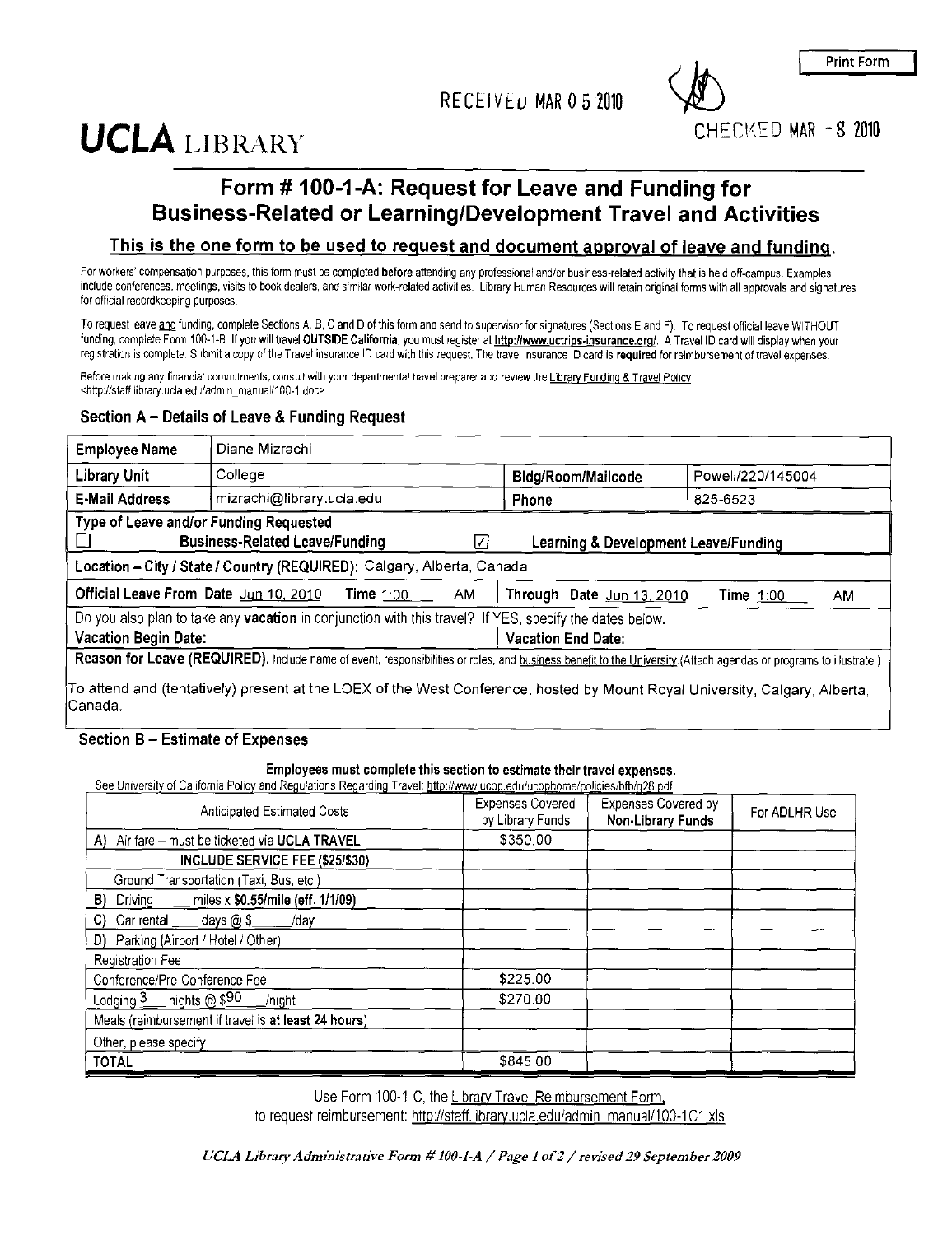| Section C – Librarian Professional Development Allocation                   |                                                      |                                                                                                                         |                           |
|-----------------------------------------------------------------------------|------------------------------------------------------|-------------------------------------------------------------------------------------------------------------------------|---------------------------|
| I want to use $\leftarrow$                                                  | of my Librarian Professional Development Allocation. |                                                                                                                         |                           |
| Section D - Employee Signature                                              |                                                      |                                                                                                                         |                           |
|                                                                             |                                                      | By accepting Library funding for this activity, I am agreeing to report in some fashion on the activity after I return. |                           |
| Library Employee Signature (REQUIRED)                                       |                                                      | <b>Date</b>                                                                                                             |                           |
| Diane Monrache                                                              |                                                      | 126120                                                                                                                  |                           |
| Section E - Approval of Leave and Funding                                   |                                                      |                                                                                                                         |                           |
| Supervisor Approval of Vacation in Conjunction with Official Leave          |                                                      |                                                                                                                         |                           |
| Approved ■ Not Approved ■ Not Applicable                                    |                                                      |                                                                                                                         |                           |
| Supervisor Approval of Official Leave and Funding Source to be Used         |                                                      |                                                                                                                         |                           |
| □ Approved □ Not Approved                                                   |                                                      | I Fund name or FAU I                                                                                                    | Specified limit OR Actual |
| Signature of Immediate Supervisor                                           | Date                                                 |                                                                                                                         |                           |
|                                                                             |                                                      |                                                                                                                         | \$                        |
| Department Head Approval of Official Leave and Funding Source(s) to be Used |                                                      |                                                                                                                         |                           |
|                                                                             |                                                      |                                                                                                                         |                           |
| □ Approved □ Not Approved                                                   |                                                      | J Fund name or FAU J                                                                                                    | Specified limit OR Actual |
| Signature of Department Head/ Designee                                      | Date                                                 |                                                                                                                         | \$                        |
|                                                                             |                                                      |                                                                                                                         |                           |
| AUL/DUL/UL Approval of Official Leave and Funding Source(s) to be Used      |                                                      |                                                                                                                         |                           |
| Approved Not Approved                                                       |                                                      | ↓ Fund name or FAU ↓                                                                                                    | Specified limit OR Actual |
| Signature of AUL/DUL/University Librarian                                   | Date                                                 |                                                                                                                         | Ŝ                         |
| Sarch mater 3/5/10                                                          |                                                      |                                                                                                                         |                           |
| Type of Leave and/or Funding Approved (Determined by AUL / DUL / UL)        |                                                      |                                                                                                                         |                           |
| <b>Business-Related Leave/Funding</b>                                       |                                                      | Learning & Development Leave/Funding                                                                                    |                           |
| Approval to use Staff Development Fund                                      |                                                      | J Fund name or FAU J                                                                                                    | Specified limit           |
| Signature of Assistant Director of LHR                                      | Date                                                 | <b>Staff Development Fund</b>                                                                                           | \$                        |
|                                                                             |                                                      |                                                                                                                         |                           |
|                                                                             |                                                      |                                                                                                                         |                           |

#### **Section F - International Travel**

Signatures of immediate supervisor, department head, and/or supervisory AUL approving leave and/or funding for international travel are ONLY a recommendation to the University Librarian. Only the University Librarian may approve international travel.

EStrang 3-5 University Librarian Signature Date

Send completed form to Jenifer Abramson, Assistant Director, Library Human Resources, 11617 YRL, mail code 157511. Notification will be sent by e-mail. The employee may request a copy of the completed form.

| FOR LHR USE ONLY -<br>Copy delivered to LBS<br>------ | -mail sent<br>----- | -----<br>_________<br>Original filed in LHR<br>Copy sent at employee request |        |
|-------------------------------------------------------|---------------------|------------------------------------------------------------------------------|--------|
|                                                       |                     |                                                                              | ______ |

UCLA Library Administrative Form # 100-1-A / Page 2 of 2 / revised 29 September 2009